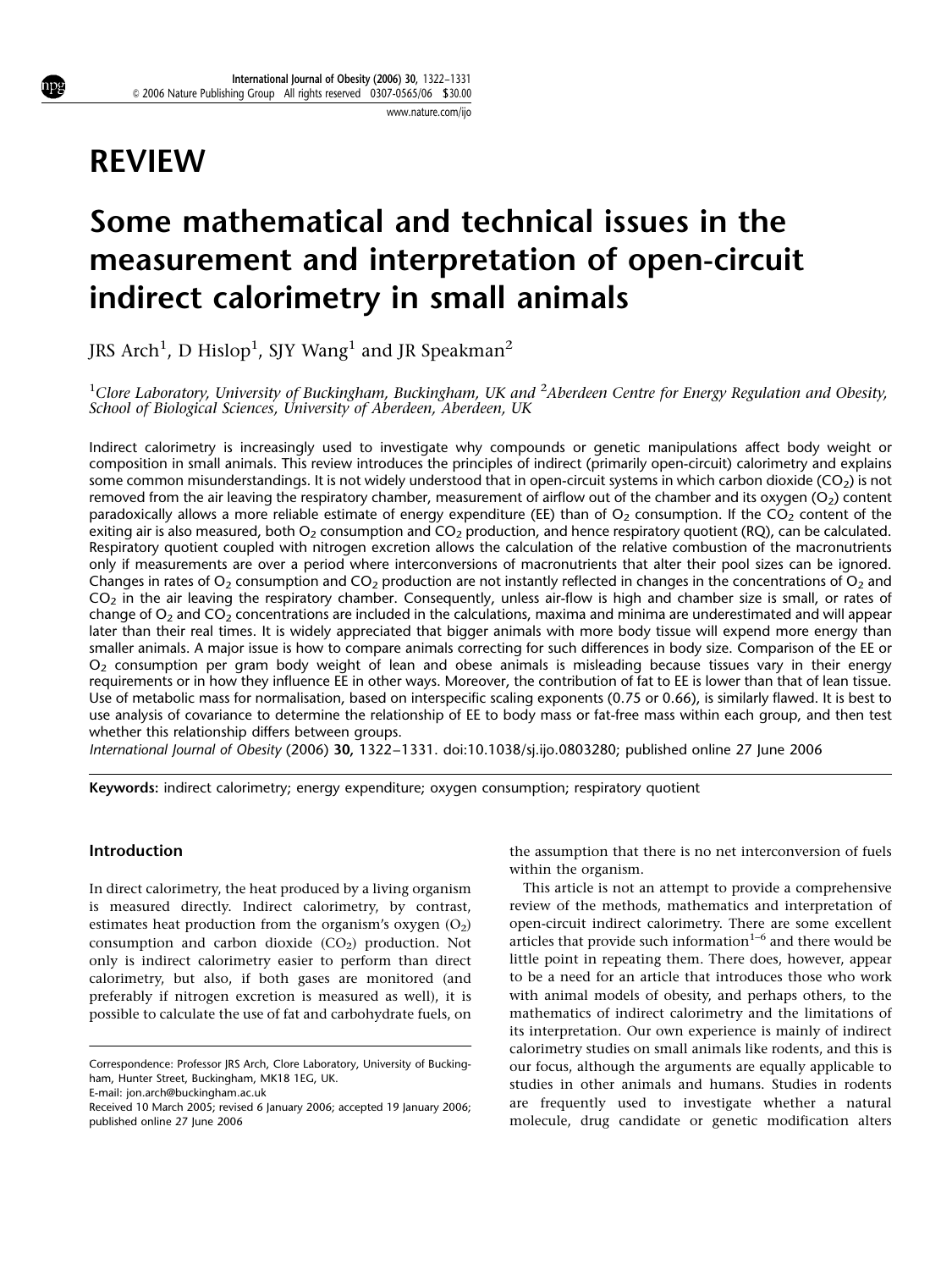energy expenditure (EE). It is apparent that authors often present their results as  $O_2$  consumption, when in fact they may have a more accurate measure of EE, and they fail to realise that their treatment of data may not be sophisticated enough to show instantaneous EE. In addition, they frequently ignore the complexities of interpreting respiratory quotient (RQ), or of comparing the EE of animals that differ in body size or composition.

These are the issues that we shall discuss. We shall assume that the respiratory exchange ratio – the ratio of  $CO<sub>2</sub>$  expired to  $O_2$  inspired – is the same as the RQ of the tissues, although it actually takes a finite time for the latter to be reflected in the former; we shall not complicate our equation by showing the corrections needed to adjust volumes to standard temperature ( $0^{\circ}$ C) and pressure (760 mm mercury); and we hope that it helps the non-mathematician that we have assumed that normal air contains  $21\%$  O<sub>2</sub> and 79% N<sub>2</sub> plus inert gases, rather than using mathematical symbols for these parameters. Precise, correct values should be substituted if necessary. These are 20.93% for  $O_2$  and 79.04% for  $N_2$  plus inert gases in ambient air,<sup>7</sup> but they may be a little different in a calorimetry room.

## Measurement of energy expenditure, oxygen consumption and respiratory quotient

We shall assume for now that a step change in the proportion of gases in the expired air of the animal is instantly reflected in the proportion of gases leaving the calorimetry chamber. This issue is addressed later. It is also assumed that there is no delay between the time when air exits the chamber and the measurement of its composition.

#### Closed-circuit systems

The simplest system is a closed-circuit, indirect calorimeter (Figure 1a). In this system, all the  $CO<sub>2</sub>$  produced by the occupant(s) of the chamber is absorbed. This causes the pressure in the chamber to fall, which activates a valve permitting the entry of  $O_2$  and the return of the pressure within the chamber to its initial level. The  $O<sub>2</sub>$  does not simply replace the  $CO_2$  absorbed – if it did, the volume of  $O_2$ supplied would provide a measure of  $CO<sub>2</sub>$  production: it also replaces any  $O_2$  that the occupants have used but did not replace with an equivalent volume of  $CO<sub>2</sub>$ , as happens when the RQ is less than 1. Closed-circuit, indirect calorimetry therefore provides a measure of  $O_2$  consumption. It is potentially very sensitive, but it is also sensitive to changes in ambient temperature and pressure. Moreover,  $O_2$  consumption does not always provide an accurate measure of EE, although if the  $CO<sub>2</sub>$  absorbed is measured gravimetrically, both RQ and a more accurate measurement of EE can be obtained. This is explained below. One other problem is that ammonia builds up in the chamber, so that closed-

Interpretation of indirect calorimetry in animals JRS Arch et al



Figure 1 Organisation of (a) closed-circuit and (b) open-circuit indirect calorimetry systems. In the open-circuit system,  $CO<sub>2</sub>$  leaving the respiratory chamber can be absorbed, but usually it is not. The air usually passes to both  $O<sub>2</sub>$  and  $CO<sub>2</sub>$  analysers. The schematics are provided primarily so that the mathematics can be better understood. In practice, there may be multiple respiratory chambers, and the system may include equipment to sample air from each chamber in turn, pump it to the analysers and regulate flow to the analysers.

circuit systems are probably best used for short-term measurements.

#### Open circuit with carbon dioxide removal

In open-circuit systems, it is air rather than  $O<sub>2</sub>$  that enters the chamber.  $O_2$  consumption can be calculated from the  $O_2$ content only and the volume of the air leaving the chamber, but as the  $CO<sub>2</sub>$  content is not known, this can be carried out accurately only if  $CO<sub>2</sub>$  is absorbed before the exiting air reaches the  $O_2$  analyser (Figure 1b). The reason becomes clear when we look at the mathematics. The  $O_2$  consumed ( $VO_2$ ) is the difference between the amount of  $O<sub>2</sub>$  that entered and the amount that left the chamber. Thus,

$$
VO_2 = 0.21V^i - (0.21 - x)V^o \tag{1}
$$

where  $V^i$  is the volume of dry air at standard temperature and pressure that entered and  $V^{\circ}$  the volume that exited the chamber; 0.21 is assumed to be the fraction of  $O_2$  in the dry air entering the chamber;  $x$  is the difference in the fraction between air entering and leaving the chamber – in other words, the difference that the  $O_2$  analyser measures.

The problem is that the flow meter in the configuration shown in Figure 1b measures  $V^{\circ}$  but not  $V^i$ . There could be a second flow meter that measures  $V^i$ , but it would have to be very accurately calibrated relative to the flow meter on the exit side of the chamber to avoid errors, because  $x$  is usually kept below 0.01 to ensure that respiratory rate does not increase.<sup>8</sup> Consequently, a 1% error in the calibration of one of the flow meters relative to the other would result in an error of at least 21% in the calculated value of  $VO<sub>2</sub>$ .

If the objective is to measure  $VO<sub>2</sub>$ , rather than measuring  $V^i$  as well as  $V^o$  , it is better to absorb the  $\mathrm{CO}_2$  produced by the

# 1323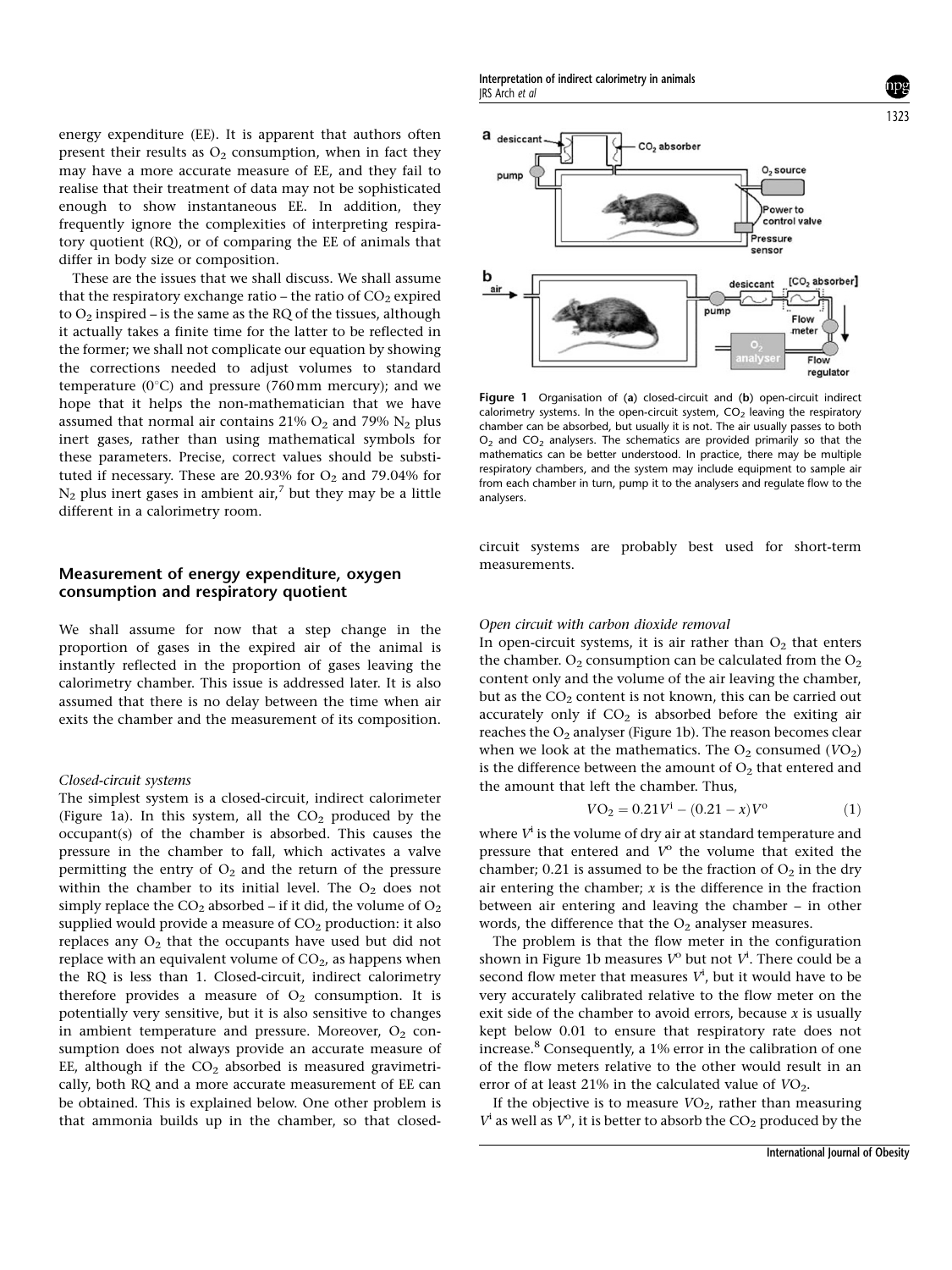occupant of the chamber before measuring the  $O<sub>2</sub>$  content of the air that has left the chamber. If no  $CO<sub>2</sub>$  enters the chamber and none exits it, the difference between the volume of dry air that entered and the volume that exited the chamber is the  $O_2$  consumption, that is,

$$
V\mathrm{O}_2 = V^i - V^o
$$

so

$$
V^i = VO_2 - V^o \tag{2}
$$

Replacing  $V^i$  in (1) with (2) gives

$$
VO_2 = \frac{xV^{\circ}}{0.79}
$$
 (3)

If the  $CO<sub>2</sub>$  content of the air entering the chamber is that normally found in atmospheric air (0.03%), it is unnecessary to remove it or to adjust the equation, which changes only marginally to

$$
VO_2 = \frac{xV^{\rm o}}{0.789937} + 0.00008 V^{\rm o}
$$

It may be a different matter if the  $CO<sub>2</sub>$  content of the room in which the chamber is located rises, emphasising the importance of having a supply of fresh air.

(It is also possible to measure flow into, rather than out of, the chamber and substitute equation (1) with the term  $V^{\rm o} = V O_2 - V^{\rm i}$ .)

### Open circuit without carbon dioxide removal

Most workers do not remove the  $CO<sub>2</sub>$  in the air leaving the chamber (Figure 1b). It is then possible to measure RQ by using a  $CO<sub>2</sub>$  as well as an  $O<sub>2</sub>$  analyser. This makes the calculation of  $V^i$  more complicated, however.

If is often assumed that  $V^i = V^o$  and therefore  $VO_2 = xV^o$ , but this is only true when  $RQ = 1$ , that is, the fuel is carbohydrate. Many workers who make this assumption to calculate  $VO<sub>2</sub>$  then discuss  $VO<sub>2</sub>$  as if it were the same as EE. Their final conclusions are then valid, as the rest of this section explains. If the fuel is fat,  $RQ = 0.718$ .<sup>1</sup> Then,

$$
V^{i} = V^{o} + (1 - 0.718) VO_{2}
$$
 (4)

In other words,  $V^{\circ}$  is reduced by a value equal to 28.2% of the  $O_2$  consumption – the proportion of the  $O_2$  consumed that is not replaced by  $CO<sub>2</sub>$ .

Substituting the term for  $V^i$  from equation (4) into equal 1 gives

$$
VO_2=\frac{xV^o}{0.94}
$$

Thus, when fat is the fuel, the calculated value of  $VO<sub>2</sub>$  is 6% too low if the equation used is  $VO_2 = xV^{\circ}$ 

Some workers regard a maximum error of 6% as acceptable, given the other errors involved in the experiments. However, this error can be almost entirely avoided simply by recognising that the measurement of x and  $V^{\circ}$  gives an accurate estimate of EE, rather than  $O<sub>2</sub>$  consumption. In

Table 1 Energy released when macronutrients are combusted with  $11$  of O<sub>2</sub>

| Macronutrient | RО    | Energy released (kcal) |
|---------------|-------|------------------------|
| Carbohydrate  | 1.0   | 5.047                  |
| Fat           | 0.718 | 4.735                  |
| Protein       | 0.802 | 4.463                  |

Abbreviations:  $O_2$ , oxygen; RQ, respiratory quotient. Values are taken from Weir.<sup>1</sup>

many cases, unless the aim is to measure RQ, EE is a more useful value than  $O_2$  consumption. Moreover, it can be measured without the need for a  $CO<sub>2</sub>$  analyser. How is this possible?

The classic paper of Weir<sup>1</sup> (and more recent papers by Koteja $9$  and Speakman<sup>10</sup>) explains why it is relatively easy to measure and calculate EE. Weir pointed out that for the same volume of  $O<sub>2</sub>$  consumed, 6% more energy is obtained from carbohydrate than from fat (Table 1). Consequently, when fat is the fuel, if one multiplies a value of  $VO<sub>2</sub>$  that is 6% too low by a value of EE per litre of  $O_2$  that is 6% too high, the errors are cancelled out. In fact, the error in the calculation of EE is less than one in 600 when fat is the fuel, and approaches zero as the proportion of carbohydrate increases. A key point is that one must use the energy equivalence per litre of  $O<sub>2</sub>$  consumed that is appropriate for carbohydrate (5.04 kcal/l), whatever fuel the animal may be using. Using a value appropriate for an average RQ of 0.75 or 0.8, as some workers have, introduces more error than assuming that all the fuel is carbohydrate.

Weir showed that for 11 of expired air

$$
EE (kcal) = \frac{0.0504x^{\%}}{1 + 0.082P}
$$
 (5)

Here  $x^{\%}$  is the difference in percentage O<sub>2</sub> between inspired and expired air. (The fact that most of the air that passes through the chamber is not inspired makes no difference to this equation.)  $P$  is the fraction of calories from combustion of protein. Typically, in humans  $P = 0.125$ , in which case

$$
EE = 0.050x^{\%} \text{ kcal} \tag{6A}
$$

a neat equation, or

$$
EE = 0.2086x^{\%} \text{ kJ}
$$
 (6B)

The simple message is 'if you do not use a  $CO<sub>2</sub>$  analyser, calculate EE, not  $VO<sub>2</sub>$ , and make sure that you use an EE equivalence appropriate for carbohydrate'.

#### Measurement of respiratory quotient

If the aim is to measure RQ (the volume of  $CO<sub>2</sub>$  produced  $(VCO<sub>2</sub>)$  divided by the volume of  $O<sub>2</sub>$  used  $(VO<sub>2</sub>)$ ), then one has to use a  $CO<sub>2</sub>$  analyser – or measure  $CO<sub>2</sub>$  production gravimetrically. In theory, one could calculate  $VCO<sub>2</sub>$  by measuring the difference between the volume of air entering and the volume leaving the chamber, but it is almost impossible to do this with the required accuracy. Calculation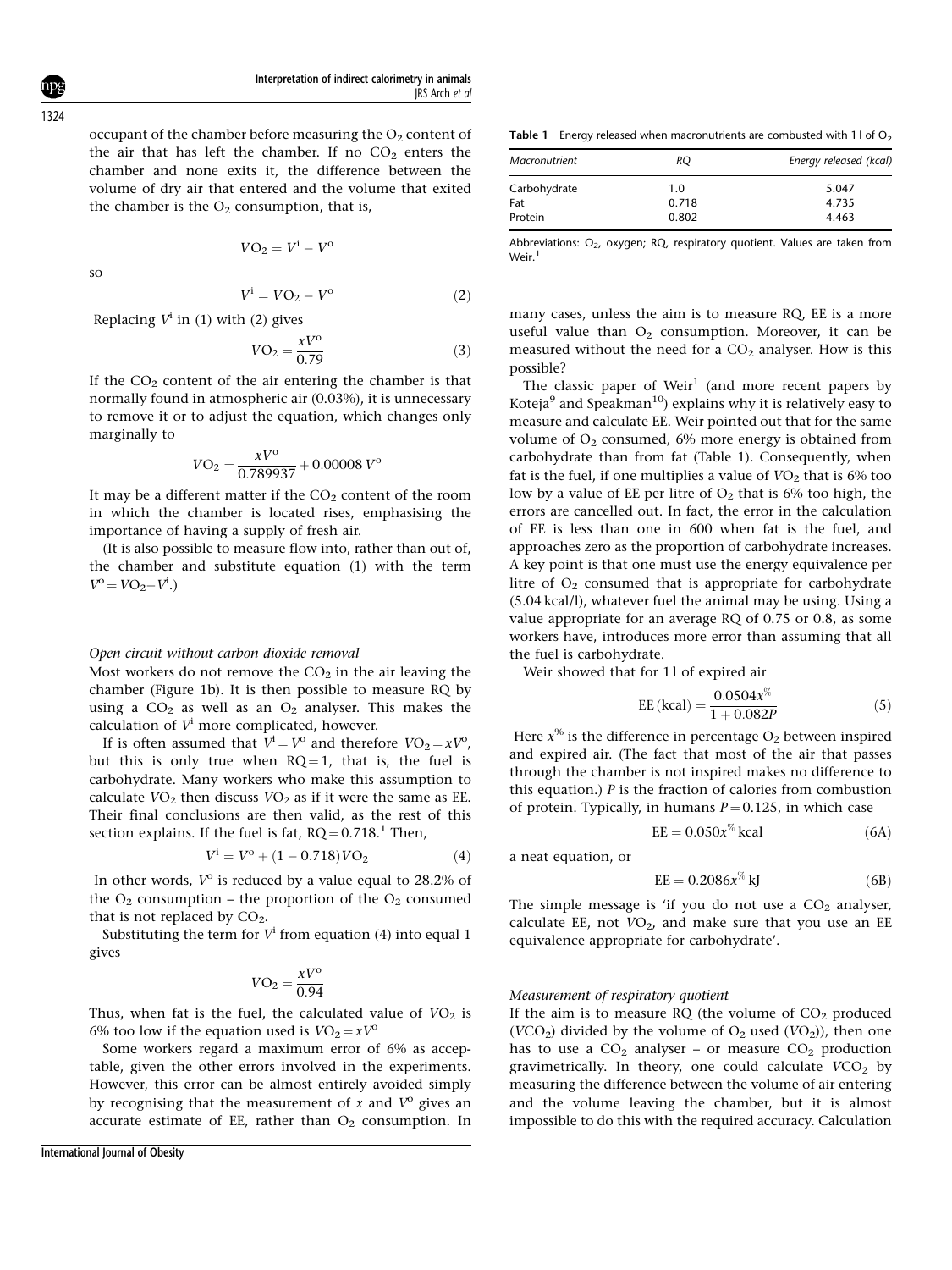of  $VCO<sub>2</sub>$  is easy:

$$
VCO_2 = V^0 \gamma \tag{7}
$$

where  $y$  is the fraction of  $CO<sub>2</sub>$  in the air exiting the chamber minus the fraction in the air entering the chamber. Because the fraction of  $CO<sub>2</sub>$  in the air entering the chamber is usually very small, it makes almost no difference to this calculation that the precise value of  $V^i$  is not known. For 0.03% CO<sub>2</sub> in the entering air,  $VCO<sub>2</sub>$  is underestimated by 0.01%.

To calculate the  $VO<sub>2</sub>$ , an approach called 'The Haldane Correction' is used. This is based on the fact that the volume of  $N_2$  (and inert gases) entering the chamber is the same as that leaving it. For simplicity, we shall say that 0.79 of the entering air is composed of  $N_2$  and inert gases. This fraction increases by the value of  $x$  and decreases by the value of  $y$  in the exiting gases. Thus,

$$
0.79 V^{i} = V^{o}[1 - (0.21 - x) - y]
$$
 (8)

Strictly, the last term should be  $y$ –0.0003 to allow for the 0.03% CO<sub>2</sub> in the entering air. If  $x = 0.008$  (i.e.  $x^{\%} = 0.8$ ), this simplification results in  $VO<sub>2</sub>$  being underestimated by 1%.

The value of  $V^i$  from equation (8) can be substituted into equation (1) to give

$$
VO_2 = V^o(1.266x - 0.266y)
$$
\n(9)

(Even et al.<sup>2</sup> provide an equivalent equation – equation  $(7)$  of their paper. There is, however, an error in this equation:  $F<sup>in</sup>$  $CO<sub>2</sub>$  should be replaced by  $F<sup>out</sup> O<sub>2</sub>$ , as correctly used in their equation (6).)

When the fuel is carbohydrate, the values of  $x$  and  $y$  are equal and

$$
V\mathrm{O}_2 = xV_o
$$

which is, of course, what one gets if  $V^i = V^{\circ}$  (carbohydrate combustion). However, when the fuel is not pure carbohydrate,  $V^i \neq V^{\circ}$  and  $x \neq y$ , and the correct equation is equation (9).  $VCO<sub>2</sub>$  from equation (7), divided by  $VO<sub>2</sub>$  from equation (9) gives RQ.

Calculation of energy expenditure from  $VO<sub>2</sub>$  and  $VCO<sub>2</sub>$ Weir, $<sup>1</sup>$  in his equation (9), states that when 12.3% of EE is</sup> produced by protein oxidation

$$
EE(kcal) = 3.9 \text{ VO}_2 + 1.1 \text{ VCO}_2 \tag{10}
$$

So it is possible to use values of  $VO<sub>2</sub>$  and  $VCO<sub>2</sub>$  to calculate EE. It should make little difference whether equation (10) or equations (6A) or (6B), which do not require the analysis of  $CO<sub>2</sub>$ , are used. Equation (10) introduces slightly less error if variations in protein oxidation are not accounted for, however (see below).

#### Protein oxidation

The percentage of calories obtained from combustion of protein may vary widely in some rodent studies, but nevertheless introduce only a small error into the measurement of EE. For example, some studies compare energy

balance in animals fed on diets that contain widely differing protein contents.11,12 If differences in dietary protein content of 8 and 20% by energy are fully reflected in the percentage of calories obtained from protein, then values of EE from equation (5) would differ by 1.1% for the same value of  $x^{\%}$ . If equation (10) is used, which contains both  $VO_2$  and  $VCO<sub>2</sub>$  terms, this error is reduced by about 40% because variations in protein oxidation are reflected in RQ.

#### Interpretation of respiratory quotient

When measuring  $VO_2$  and  $VCO_2$ , we assume that the  $O_2$  and  $CO<sub>2</sub>$  pools in the body remain stable. The  $CO<sub>2</sub>$  pool is not stable, however, and this limits our ability to interpret shortterm changes in RQ. It is similarly important to recognise that interconversions of macronutrients that result in variations in their pool sizes will affect RQ.

Pool sizes are not normally stable during the course of 24 h, nor during rapid weight gain or loss where these are associated with interconversion of fuel types. On the other hand, it is reasonable to expect that pool sizes will change little over a 24 h period when animals are in or near energy balance. Figure 2, based on Ferrannini, $<sup>4</sup>$  shows RQ values for</sup> gluconeogenesis, lipogenesis and ketogenesis. For example, the RQ for the conversion of glucose to fat is 5.55. The RQ for oxidation of fat is 0.7. As the volumes of  $O_2$  and  $CO_2$ involved in the oxidation of the fat are greater than those involved in its production from glucose, the overall RQ for the conversion of glucose to fat followed by its oxidation is 1.0, exactly as if the glucose was oxidised directly. Clearly, therefore, short-term measurements of RQ can by themselves provide little quantitative information on fuel oxidation; they are better interpretated as measures of the net rate of fuel disappearance. These issues are discussed in more detail by others.<sup>3,4,6</sup>

Protein oxidation has far more influence on the calculation of RO than of EE (see above).<sup>6</sup> Therefore, protein oxidation should be measured if it might vary significantly between experimental groups, and RQ is to be calculated.



Figure 2 Respiratory quotient (RQ) values for gluconeogenesis from alanine, lipogenesis and ketogenesis.<sup>4</sup> If the glucose, fat or acetoacetate (AcAc<sup>-</sup>) produced is subsequently oxidised, the overall weighted average of the RQ is that of the original substrate (alanine, glucose or fat, respectively).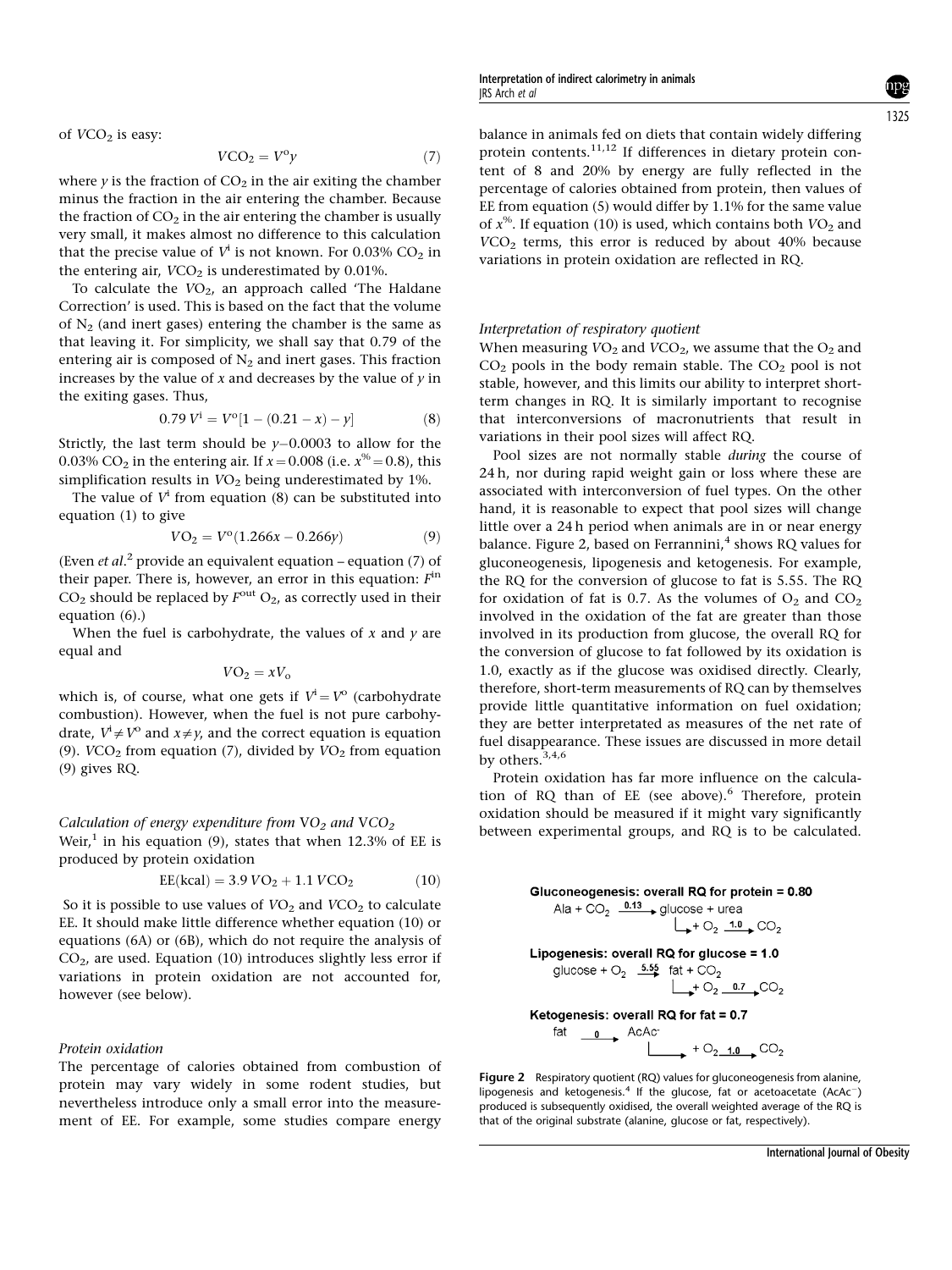If protein oxidation is measured from nitrogen excretion, it is possible to calculate the nonprotein RQ with the knowledge that for each gram of urinary nitrogen 5.941 of  $O<sub>2</sub>$  is consumed and  $4.761$  of  $CO<sub>2</sub>$  is produced. The proportions of carbohydrate and fat disappearing can then be read from tables.<sup>7</sup> An alternative mathematical approach is to calculate glucose, fat and protein disappearance from equations based on  $VO_2$ ,  $VCO_2$  and urinary nitrogen.<sup>6</sup>

The simple message is 'without information on fuel interconversions, it may be difficult to interpret RQ'.

## 'Instant' measurements

Up to now, we have assumed that a step change in the proportion of gases in the air that an animal expires is instantly reflected in a step change in the proportion of gases leaving the chamber. This is obviously not true. If the occupants of the chamber were removed, it would take a finite time for the air in the chamber to reach the composition of the entering air. This is illustrated in Figure 3. In fact,

$$
VO_2 = VO_2^i - VO_2^o - \Delta O_2 \text{ in chamber} \tag{11}
$$

 $\Delta O_2$  is negative and –  $\Delta O_2$  is therefore positive when the amount of  $O_2$  in the chamber has fallen.

If the  $\Delta O_2$  term is not used, the calculated rate of change of VO2 or EE is 'smoothed out'. This may not affect the interpretation of data if control and experimental data are subject to the same smoothing. If so, it may be best to work with smoothed data because correcting it may introduce noise into the calculations. Smoothed data may not be acceptable, however, if  $VO<sub>2</sub>$  or EE is compared to instantaneous measurements, such as locomotor activity, feeding behaviour, body temperature or heart rate. Nor are smoothed data appropriate if accurate maximum or minimum values are required, for example because they are to be interpreted



Figure 3 Return of composition of air leaving respiratory chamber to that of ambient air after nitrogen was infused into the chamber. The volume of the chamber was 23 l. The flow of air through the chamber after the nitrogen infusion was varied as shown. The figure illustrates in an exaggerated fashion how a change in gas exchange is not instantaneously fully reflected in the composition of the exiting gases. Data from this figure are analysed in Table 2.

International Journal of Obesity

in relation to absolute organ weights, rather than compared between treatment groups.

To calculate instant  $VO<sub>2</sub>$ , we need to differentiate equation (11) with respect to time

$$
\frac{\mathrm{d}VO_2}{\mathrm{d}t} = fO_2^i - fO_2^o + C\,\frac{\mathrm{d}x}{\mathrm{d}t} \tag{12}
$$

where f is flow (of  $O_2$  in or out of the chamber) and C is the volume of the chamber.  $x$  has a positive value, so that if the value of x is increasing,  $d\text{VO}_2/dt$  is larger than if this correction is not made.

From the equations of Weir, $<sup>1</sup>$  we obtain a similar equation:</sup>

$$
\frac{\text{dEE}}{\text{d}t} = \left[ f^{\text{o}}x + C \frac{\text{d}x}{\text{d}t} \right] 0.05 \tag{13}
$$

where  $f^{\circ}$  is the flow of air out of the chamber. So if we need to calculate 'instant' EE, we need to know the volume of the chamber and the rate of change of  $x$ . The latter might be obtained from a sophisticated curve-fitting programme, or it may be roughly determined from  $\Delta x/\Delta dt$  for times either side of the time for which EE is being calculated. $5$  In many set-ups for rodents, x is measured only once every 10–15 min, which makes accurate determination of dx/dt difficult. For really accurate measurement of EE, a continuous measurement of  $x$ is the best approach. Ravussin *et al*.<sup>5</sup> describe such a system for calorimetry in humans, and measure  $\Delta x$  over 2 min periods.

The term  $C \frac{dx}{dt}$  in equations (12) and (13) is based on the assumption that the rate of change of  $x$  in air leaving the chamber is the same as that for air inside the chamber. This is only true when there is good mixing of expired air with the air in the chamber. If mixing is poor, the rate of change of  $x$ for the air in the chamber (an average for the whole chamber  $- x$  will vary within the chamber) may be greater (more positive or more negative) than that of the air reaching the  $O<sub>2</sub>$  analyser. This is because the air entering the chamber is, to some extent, flowing straight through without 'picking up' the expired air.

If the measured value of  $dx/dt$  is too small, then equations (12) and (13) will only be correct if the chamber volume  $(C)$ is replaced by a higher value,  $C_{\text{apparent}}$  ( $C_{\text{app}}$ ). Fortunately, it is not difficult to determine  $C_{\text{app}}$  in the absence of chamber occupants, and so to determine the maximum flow rate that gives  $C_{\text{app}} = C$ . It may be best not to exceed this flow rate if the  $C_{app} dx/dt$  term is used in the calculation of EE, because the presence of animals in the chamber and their movement in the chamber may improve mixing and reduce  $C_{\text{app}}$ .

 $C<sub>ann</sub>$  can be determined by making the  $O<sub>2</sub>$  content of the air in chamber different from that of ambient air, and then, with no occupants in the chamber, following the rate at which it returns to that of ambient air.

From equation (13), since  $\frac{dE}{dt} = 0$ 

$$
\frac{\mathrm{d}x}{\mathrm{d}t} = -\frac{f^{\circ}x}{C_{\mathrm{app}}} \tag{14}
$$

This is the equation of a first-order decay. In other words, the rate of fall of x is proportional to x. The rate constant of this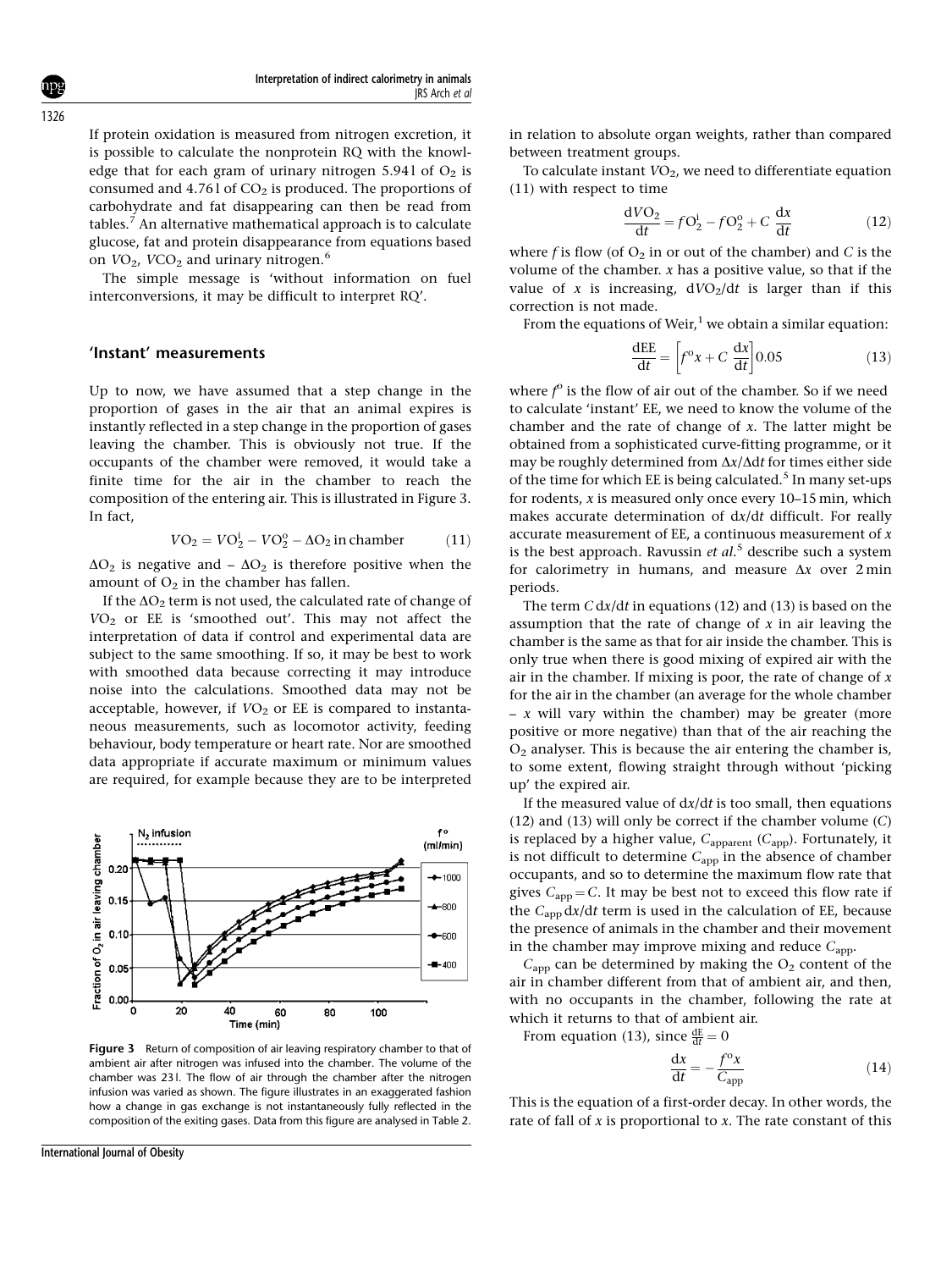first-order decay is

$$
\frac{f^{\circ}}{C_{\text{app}}}
$$
 (15)

and the half-life  $(t_{1/2})$  is

$$
\frac{0.693C_{app}}{f^{\circ}}\tag{16}
$$

We have applied this equation to the data shown in Figure 3, which were obtained for a system that uses normal rodent cages with a measured volume of 23 l. Table 2 shows that when  $f^{\circ}$  for this system was 0.41/min, the measured value  $C_{\text{app}}$  was equal to the actual value, but as the flow rate increased, C<sub>app</sub> increased.

The  $t_{1/2}$  of this system when  $f^{\circ}$  was 0.41/min was 39.8 min. This is obviously not a good system for measuring rapid changes in EE, or short-lived maxima or minima of EE. The dx/dt term, which is the least accurate in equations (12) and (13), assumes greater importance for the calculation when  $C_{\text{app}}$  is high or  $f^{\circ}$  is low, the ratio  $C_{\text{app}}/f^{\circ}$  being proportional to  $t_{1/2}$  (equation (16)). For measurements of rapid changes in EE, it is therefore best to keep the chamber volume (C) low and the airflow  $(f^0)$  high. The problem with using small chambers is that the animals may be restricted in their movement, and it may not be possible to keep them in small

Table 2 Apparent volume of respiratory chamber determined from rate at which composition of exiting air approaches that of ambient air

| Flow rate (f°; l/min)Rate constant (k; min <sup>-1</sup> )Apparent chamber volume ( $C_{app}$ <sup>1</sup> ; l) |      |  |  |
|-----------------------------------------------------------------------------------------------------------------|------|--|--|
| 0.0175                                                                                                          | 22.9 |  |  |
| 0.0210                                                                                                          | 28.5 |  |  |
| 0.0256                                                                                                          | 31.2 |  |  |
| 0.0283                                                                                                          | 34.7 |  |  |
|                                                                                                                 |      |  |  |

Data are taken from Figure 3. Calculations (equations (14)–(16)) are described in the text. The measured chamber volume was 23 l.

chambers for very long. The problem with  $f^{\circ}$  being high is that this reduces the size of x, and if x is too low, accuracy will be reduced. The system described with its large chambers is nevertheless suitable for measurement of EE over 24 h or perhaps 6 h periods. This is usually all that is needed when attempting to understand energy balance in a genetically modified animal, or in response to a potential anti-obesity drug. If, however, we wish to relate EE to instant measurements, it is important to use the  $C_{app} dx/dt$  correction factor and it is best to keep  $C/f^{\circ}$  as low as possible, given other experimental constraints.

Figure 4 illustrates the importance of keeping  $C/f^{\circ}$  low and of using the  $C_{app}$  dx/dt correction term to accurately measure transient changes in EE, both with respect to time and magnitude. In this system, a short-tailed field vole weighing approximately 25 g was placed in a chamber with a volume of 843 ml, and the value of  $f^{\circ}$  was 230 ml/min.<sup>13</sup> Thus, the calculated  $t_{1/2}$  of the system was only 2.5 min. Nevertheless, the magnitude of the transient thermogenic response to noradrenaline was increased by 40% and the time from the noradrenaline injection to the peak response cut by more than half when the  $C<sub>app</sub> dx/dt$  correction was made. In fact, with such a short-lived response, buffering of gas exchange within the vole's body fluids and airways may mean that the response was even greater and sooner than the value calculated using the  $C_{app} dx/dt$  term. By contrast, the baseline metabolic rate, which is relatively stable, was unaffected by the correction term. The example of Figure 4 can easily be extrapolated to other situations: for example, the point of injection of noradrenaline can be viewed as the start of a short bout of physical activity.

The simple message is 'know the half-life of your system and whether rate of change of  $x$  is included in the calculation of EE. Then, you can decide whether your values are 'instant enough' for your purposes'.



Figure 4 Effect of applying a C<sub>app</sub> dx/dt term to correct for the fact that the composition of air exiting a respiratory chamber does not immediately respond fully to a change in the rate of gas exchange by the chamber's occupant(s). (a) Oxygen (O<sub>2</sub>) consumption without correction, and (b) corrected O<sub>2</sub> consumption, for a short-tailed field vole injected with noradrenaline.<sup>13</sup> The system employed a much smaller chamber (843 ml) than the one used for the data shown in Figure 3 and Table 2. The flow of air out of the chamber was 230 ml/min. The horizontal lines show how the peak but not the basal O<sub>2</sub> consumption is underestimated when the  $C_{\text{ano}}$  dx/dt term is not used in the calculation. The vertical lines show how the time of peak O<sub>2</sub> consumption appears too late if the C<sub>app</sub> dx/dt term is not used in the calculations. The dip in the apparent  $O_2$  consumption shortly before the peak was due to removal of the vole from the respiratory chamber so that it could be injected with noradrenaline at the point indicated by the arrows.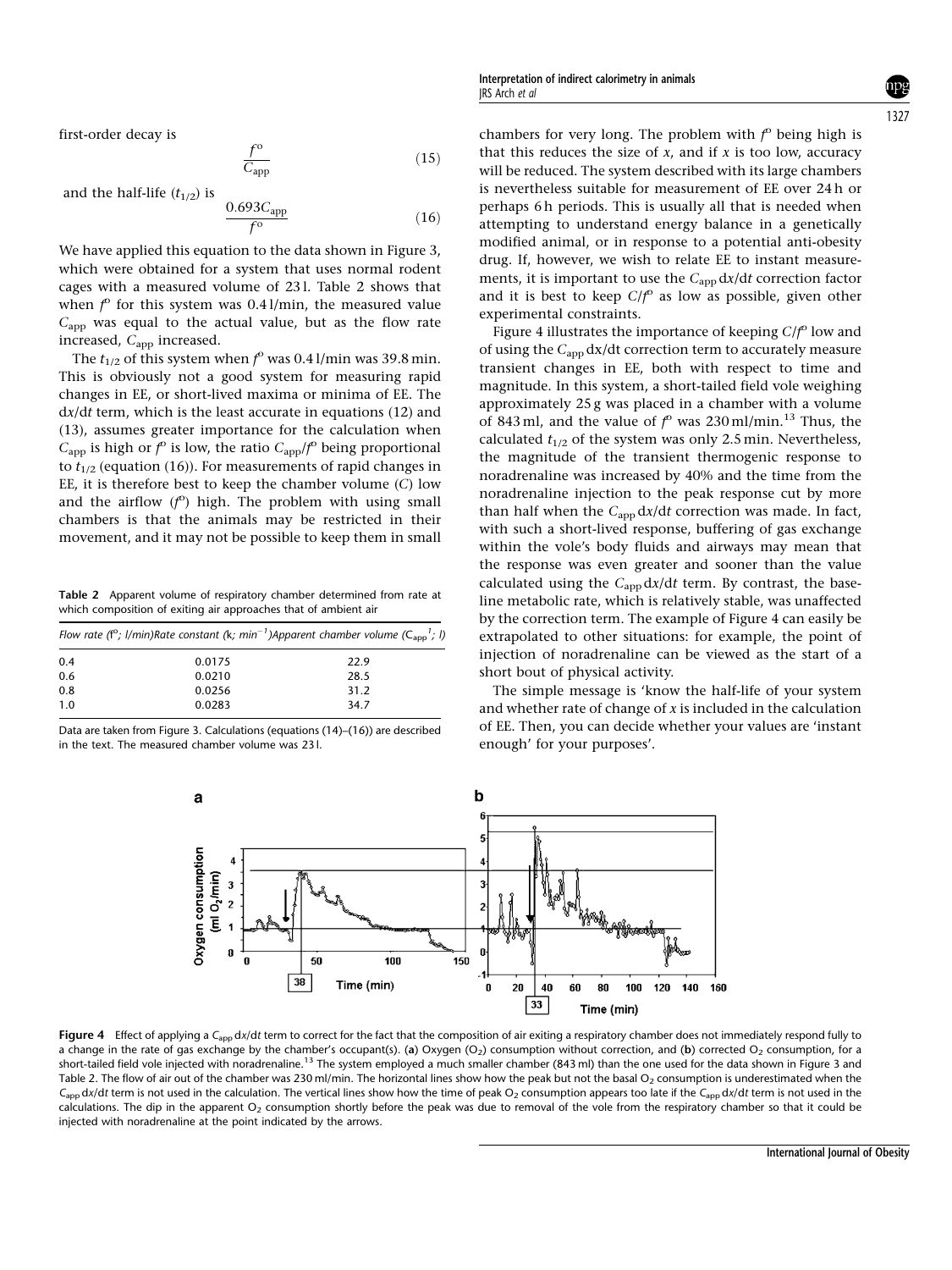## Comparison of energy expenditure in lean and obese animals

The dominant factor influencing levels of EE is body weight. This has been known since the seminal observations of energy demands using calorimetry that were made by Lavoisier and Laplace in the late 1700s. There is therefore a widespread understanding that to compare the levels of EE between animals that differ in their body sizes, it is necessary to somehow correct for the differences in body size. The aim of normalisation of EE is to obtain some understanding of the differences between animals or treatment groups, with the effects of differences in body size removed. A simple way that this might be achieved is to divide the estimated EE by body weight. Comparisons of different animal species made in this way by Rubner $^{14}$  demonstrated that dividing by body weight overcorrects the estimated metabolic rates of larger animals. Nevertheless, to this day, the metabolic rates of lean and obese rodents are often compared only after dividing by body weight.<sup>15</sup> Rubner instead argued that, because heat loss is a surface phenomenon, it would be more logical to divide the metabolic rates of the animals by their surface areas rather than their body weights. However, this causes a practical problem because body weights are easy to measure, whereas surface areas are not. Rubner devised an elegant solution to this problem by making arguments of dynamic similarity. When a simple object like a cube increases in size, but keeps the same shape, the relation between surface area and mass follows a simple dynamic rule. Because all animals are roughly of the same shape, he argued that, like objects that retain shape similarity, their surface area scales in relation to body weight raised to the power 0.66. Applying this to data from dog breeds, he judged that correcting metabolic rate estimates by expressing them in relation to Mass<sup>0.66</sup> adequately corrected for the differences in body size.<sup>14</sup>

As more data accumulated, the appropriateness of the 0.66 scaling exponent advocated by Rubner was questioned. It seemed to apply as much to ectotherms as to endotherms, undermining the theoretical basis of its derivation. By 1932, Kleiber<sup>16</sup> was already advocating an exponent of 0.72, which in the days before computers were widely available became 'rounded' to  $\frac{3}{4}$  or 0.75. In recent years, a body of theoretical work has become established, based on fractal geometry of  $O<sub>2</sub>$  supply networks, explaining why 0.75 would be expected to be the exponent for the scaling of metabolic rate.<sup>17</sup> But this work largely ignores the fact that exponents of 0.75 have never been an established feature of the empirical database. Indeed, more recent empirical work has established that, once phylogenetic effects are accounted for (in other words, effects due to a shared evolutionary origin), the most parsimonious exponent is strongly dependent on the group being studied,  $18-20$  and there is no uniform scaling exponent – be it 0.66 or 0.75 – for either basal or maximal metabolic rate.<sup>21</sup> This widespread confusion over the most appropriate method for 'correcting' estimates of metabolism for body weight differences has led to a diversity of different approaches in the literature, which is replete with estimates of metabolism divided by body weight, or divided by 'metabolic weight', which is weight raised to 0.66 or weight raised to 0.75.

One issue of importance is whether corrections for body size differences that are derived from comparisons across different species of animal have any relevance anyway when making comparisons within a particular species. This is particularly germane to studies of obesity, where it is generally the case that one is interested in whether metabolic rate differences between lean and obese individuals of a single species (e.g. transgenically manipulated animals, or animals on different dietary or drug treatments) contribute to their differential storage of body fat. It is seldom the case that one might be interested in interspecific comparisons. Scaling exponents within species generally do not conform at all to scaling exponents between species. The reasons are obvious. When one compares a 20 g mouse to a 60 g mouse, the difference between the two is largely due to excess fat storage. In contrast, when one compares a 20 g mouse to a  $60 g$  hamster, the body composition remains similar.

In the literature on humans, this problem has long been recognised and a 'solution' has been to divide the metabolic rate not by body weight, or weight raised to a scaling exponent, but rather by the lean body tissue weight or fatfree mass. The rationale for this approach is that fat tissue is largely inert<sup>22</sup> and contributes little to the metabolic rate, which is generated mostly by the activity of the lean body compartment. Animal studies have tended not to employ this approach largely because, until recently, accurately estimating the fat-free mass has been technically difficult, but some studies have started to employ such calculations, as the potential for non-invasive body composition measurements has improved.<sup>23</sup> It is worth noting, however, that dividing metabolic rate by lean body mass may not be an ideal solution to the problem of normalising metabolic rate data. There are two problems in ignoring adipose tissue. First, although the metabolic rate of fat tissue may be low, it is not zero. Secondly, adipose tissue releases adipokines, notably leptin and adiponectin, that affect EE in other tissues. When regression models are used, the contribution of fat mass appears to be around 0.15–0.2 of the contribution of the same mass of lean tissue.24,25 Studies in humans show that in this species as well, fat mass makes a contribution to EE that is a  $0.15-0.2$ ,  $5,26,27$  or a greater<sup>28</sup> proportion of that of the equivalent lean mass.

Let us consider the example of a hypothetical lean mouse of 20 g, which consists of 18 g of lean tissue and 2 g of fat. (We will ignore the bones for simplicity.) If the resting metabolism of the lean tissue is say 0.1W and the fat expends energy at 0.2 times the rate of the lean tissue, the total metabolic rate will be  $(18 \times 0.1) + (2 \times 0.1 \times 0.2)$  $= 1.84$  W. Expressed on a fat free mass basis, this would be  $0.102 \text{ W/g}$ . If the mouse gained  $20 \text{ g}$  of fat to become a  $40 \text{ g}$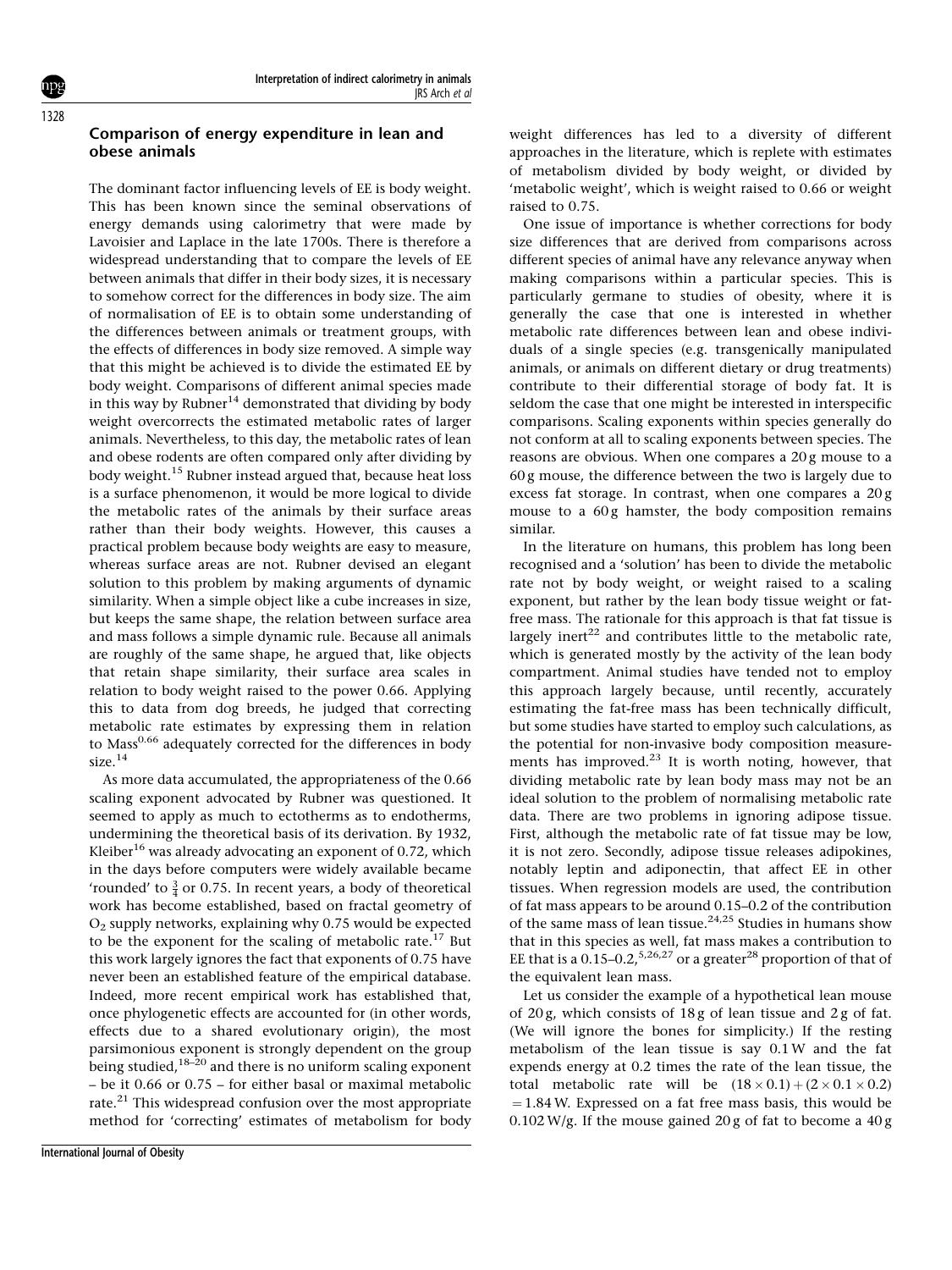mouse, and (ignoring any influence of adipose on other tissues) the metabolism of its tissues was unchanged, the total metabolism would be  $(18 \times 0.1) + (22 \times 0.1 \times 0.2)$  $=$  2.28 W. Expressed per gram of fat-free mass, the metabolism would be 0.124W/g. In other words, using fat-free mass as the comparison basis (as is often the case in studies on humans), one would conclude that the metabolic rate was increased by 22% in the fat mouse, when in fact the metabolic rates of fat and fat-free tissue were unchanged. Incidentally, dividing by total body weight in this situation results in a 64% higher estimated metabolism in the lean mouse, using a scaling exponent of 0.66 results in a 29% greater metabolic rate in the lean mouse and using a scaling exponent of 0.75 gives a 38% greater metabolic rate in the lean mouse, demonstrating that these approaches are also inadequate.

A further problem with using fat-free mass is that the lean tissue compartment is not homogeneous. As animals vary in their fat-free mass and total body weight, the contributions of different tissues change. Some tissues like the brain, with high rates of metabolism, change relatively little in absolute weight, but others such as skeletal muscle, with lower rates of metabolism, are subject to extensive remodelling. The result is that the intercept of the relation between fat-free mass and metabolism is generally not zero, even if the contribution and influence on other tissues of fat tissue remain constant.<sup>29,30</sup> Simply dividing by fat-free mass is therefore inappropriate, because the scaling is not isometric. These problems are as important in normalisation of metabolism data in humans as they are in animals.

To overcome these problems, the best and simplest statistical approach is to use analysis of covariance (ANCO-VA).31,32 This approach is useful because it makes no prior assumptions about the nature of the scaling relationships between different body compartments and metabolism, but rather derives these empirically using the actual data. The generalised linear model for ANCOVA includes the assumption that the effects of body mass or fat-free mass on metabolic rate are linear and the traits are normally distributed. It is best to check these assumptions first by plotting the data for individual groups (say different treatment groups or genotypes on different diets) and using a standard normality test such as the Anderson–Darling or Kolmogorov–Smirnov tests. If the data are nonlinear or not normally distributed, they can generally be corrected by using a normalisation procedure, such as a standard logarithmic transformation, or the Box–Cox procedure. Having convinced oneself that the data conform to the test assumptions, the analysis assesses the effects of body weight, the effects of the group allocation and the interaction of these effects.

The interaction evaluates whether the gradients of the effects of the independent variable (weight or fat-free mass) on metabolism are different between treatment groups. If they are, then a formal comparison of a group effect is not possible. This is because at some point two non-parallel lines

(i.e. that differ in their gradients) must cross. However, in practical terms, one is not interested in whether the lines may eventually cross, but whether they differ in the region where one has data. The problem of an interaction can be overcome by using the regression line for each group to predict what the EE of each animal in that group would have been, if it had the average body weight for the two groups combined. The normalised data may then be compared using a standard t-test. Alternatively, more sophisticated approaches such as the Johnson–Neyman technique may be applied,<sup>33</sup> which defines the region of body weights over which no significant differences in metabolism are detectable.

If, on the other hand, the interaction is not significant, this means that the gradients of the effects of body weight (or fat-free mass) are not different in the two groups (i.e., they are parallel). Re-running the ANCOVA excluding the interaction term from the model can then formally test for a group effect.

The strength of this approach is that it makes no a priori assumptions about scaling relationships or differences in body composition, and can be run using either body weight or fat-free mass as the independent variable. Indeed, if fatfree and fat mass are known, they can both be included in the analysis as two independent covariable factors. There may, however, be interventions that are better interpreted using only fat-free mass as the covariate, so that effects of fat mass on EE in other tissues are not factored out. An example is where enhanced metabolic efficiency after weight loss was investigated in obesity-prone rats.<sup>34</sup> Other examples of the use of ANCOVA are a recent study of mice with a missense mutation in growth hormone,  $35$  and a study on EE in type 2 diabetes.28

Nevertheless, few studies on genetically modified mice have used ANCOVA to interpret alterations in energy balance. It must seem strange, even to those who are not familiar with ANCOVA, that fundamentally similar data have been expressed relative to body weight to argue that genetically modified animals are obese or lean because they have a reduced or raised EE respectively, but expressed per individual to argue that obese humans are obese (or sustain their obesity) because they overeat.<sup>26,36,37</sup> It is particularly illogical to attempt to interpret energy balance data when food intake is expressed on a whole animal basis, but EE is expressed relative to body weight.<sup>15</sup> At least if both energy intake and expenditure are expressed in the same way, some attempt can be made to determine whether fat accretion or resistance to diet-induced obesity is due to altered intake or expenditure. However, it is important to recognise that in humans and to a lesser extent rodents, severe obesity can develop as a result of very small mismatches of energy intake and expenditure. There are a number of examples of genetically modified mice where energy intake and expenditure are both disturbed in the same direction, where hyperphagia develops after obesity has developed, or where it has not been possible to

1329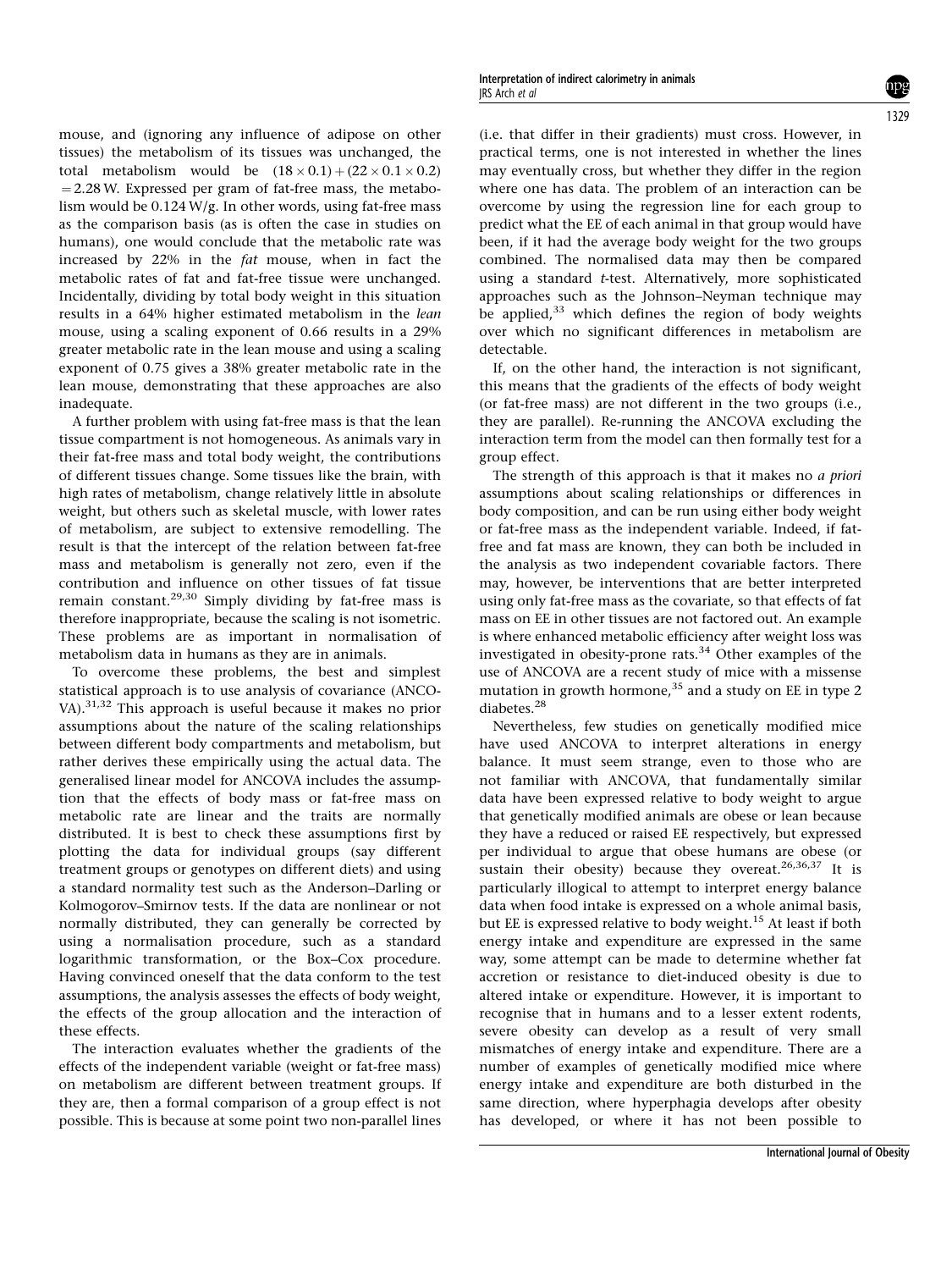determine why obesity has developed by measuring intake and expenditure.<sup>38</sup>

One final caveat in using ANCOVA to analyse the effects of treatments on EE corrected for body mass is that this approach does not work well when the within-group variances are very low compared to the between-group effects on both mass and EE. Normally, this is not an issue, as individual variations in response are sufficient to generate a large enough within-group variation in mass/body composition. In those cases where there is exceptionally low within-group variance relative to the treatment effect, ANCOVA will generally not detect an independent treatment effect, but assign all the EE effect to the covariate differences (mass or body composition). In these unusual cases, one is reduced back to using normalisation processes based on division by mass or lean body mass. We suggest using lean body mass by preference over mass or metabolic mass for the reasons given above.

The simple message is 'use ANCOVA to analyse studies of treatment effects on EE. In those cases where ANCOVA is not appropriate (low within-group variance relative to treatment effect on mass and EE) at the very least give EE per animal as well as transformed data (preferably divided by lean body mass and not divided by whole body mass or metabolic mass). Always make comparisons between intake and expenditure using equivalent units (mass corrected or absolute)'.

### Conclusion

The use of indirect calorimetry in small rodents has increased in the obesity field in recent years owing to the need to discover why many genetically modified mice are obese, lean or resistant to obesity. Moreover, thermogenic responses to compounds aimed at the many new targets suggested by genetically modifed mice have been investigated. Some workers have reported  $O<sub>2</sub>$  consumption despite using an  $O_2$  but not a  $CO_2$  analyser, not realising that paradoxically their data can give a more reliable estimate of EE; the calculated EE or  $O<sub>2</sub>$  consumption is sometimes assumed to be precise and instantaneous, when the equation used in its calculation results in it being smoothed over time; and it is important when interpreting differences in EE between lean and obese animals to appreciate that different tissues have different energy requirements and that of adipose tissue is low relative to its weight. Analysis of covariance offers the best approach for the comparison of EE data between lean and obese animals.

### Acknowledgements

We acknowledge the support of Mike Cawthorne, who first introduced JA to indirect calorimetry and provided advice on the manuscript.

#### References

- 1 Weir JB. New methods for calculating metabolic rate with special reference to protein metabolism. J Physiol 1949; 109: 1–9.
- 2 Even PC, Mokhtarian A, Pele A. Practical aspects of indirect calorimetry in laboratory animals. Neurosci Biobehav Rev 1994; 18: 435–447.
- 3 Jequier E, Felber JP. Indirect calorimetry. Baillieres Clin Endocrinol Metab 1987; 1: 911–935.
- 4 Ferrannini E. The theoretical bases of indirect calorimetry: a review. Metabolism 1988; 37: 287–301.
- 5 Ravussin E, Lillioja S, Anderson TE, Christin L, Bogardus C. Determinants of 24-h energy expenditure in man. Methods and results using a respiratory chamber. J Clin Invest 1986; 78: 1568– 1578.
- 6 Simonson DC, DeFronzo RA. Indirect calorimetry: methodological and interpretative problems. Am J Physiol 1990; 258: E399– E412.
- 7 McArdle WD, Katch FI, Katch VL. Exercise Physiology: Energy Nutrition and Human Performance. Lippincott Williams & Wilkins: Baltimore, 2001.
- 8 Slonim NB, Bender NR. Environmental Physiology. CV Mosby Co.: St Louis, 1974.
- 9 Koteja P. Measuring energy expenditure metabolism with openflow respirometric systems: which design to choose. Funct Ecol 1996; 10: 675–677.
- 10 Speakman JR. The cost of living: field metabolic rates of small mammals. Adv Ecol Res 2000; 30: 177–297.
- 11 Stocker C, O'Dowd J, Morton NM, Wargent E, Sennitt MV, Hislop D et al. Modulation of susceptibility to weight gain and insulin resistance in low birthweight rats by treatment of their mothers with leptin during pregnancy and lactation. Int J Obes Relat Metab Disord 2004; 28: 129–136.
- 12 Stock MJ. Gluttony and thermogenesis revisited. Int J Obes Relat Metab Disord 1999; 23: 1105–1117.
- 13 Jackson DM, Trayhurn P, Speakman JR. Associations between energetics and over-winter survival in the short-tailed field vole Microtus agrestis. J Anim Ecol 2001; 70: 633–640.
- 14 Rubner M. Uber den Einfluss der Körpergrosse auf Stöff- und Kraftwechsel. Z Fur Biol 1883; 19: 535–562.
- 15 Himms-Hagen J. On raising energy expenditure in ob/ob mice. Science 1997; 276: 1132–1133.
- 16 Kleiber M. Body size and metabolism. Hilgardia 1932; 6: 315–353.
- 17 West GB, Brown JH, Enquist BJ. The fourth dimension of life: fractal geometry and allometric scaling of organisms. Science 1999; 284: 1677–1679.
- 18 White CR, Seymour RS. Mammalian basal metabolic rate is proportional to body mass2/3. Proc Natl Acad Sci USA 2003; 100: 4046–4049.
- 19 Kozlowski J, Konarzewski M. Is West, Brown and Enquist's model of allometric scaling mathematically correct and biologically relevant? Funct Ecol 2004; 18: 283–289.
- 20 Kozlowski J, Konarzewski M, Gawelczyk AT. Cell size as a link between noncoding DNA and metabolic rate scaling. Proc Natl Acad Sci USA 2003; 100: 14080–14085.
- 21 Weibel ER, Hoppeler H. Exercise-induced maximal metabolic rate scales with muscle aerobic capacity. J Exp Biol 2005; 208: 1635–1644.
- 22 Elia M. Organ and tissue contributions to metabolic rate. In: Kinney JM,Tucker HN (eds). Energy Metabolism: Tissue Determinants and Cellular Corollaries. Raven: New York, 1992.
- 23 Speakman JR. Body Composition Analysis in Animals: A Handbook of Non-Destructive Methods. Cambridge University Press: Cambridge, UK, 2001.
- 24 Selman C, Lumsden S, Bunger L, Hill WG, Speakman JR. Resting metabolic rate and morphology in mice (Mus musculus) selected for high and low food intake. J Exp Biol 2001; 204: 777–784.
- 25 Speakman JR, Johnson MS. Relationships between resting metabolic rate and morphology in lactating mice: what tissues are the